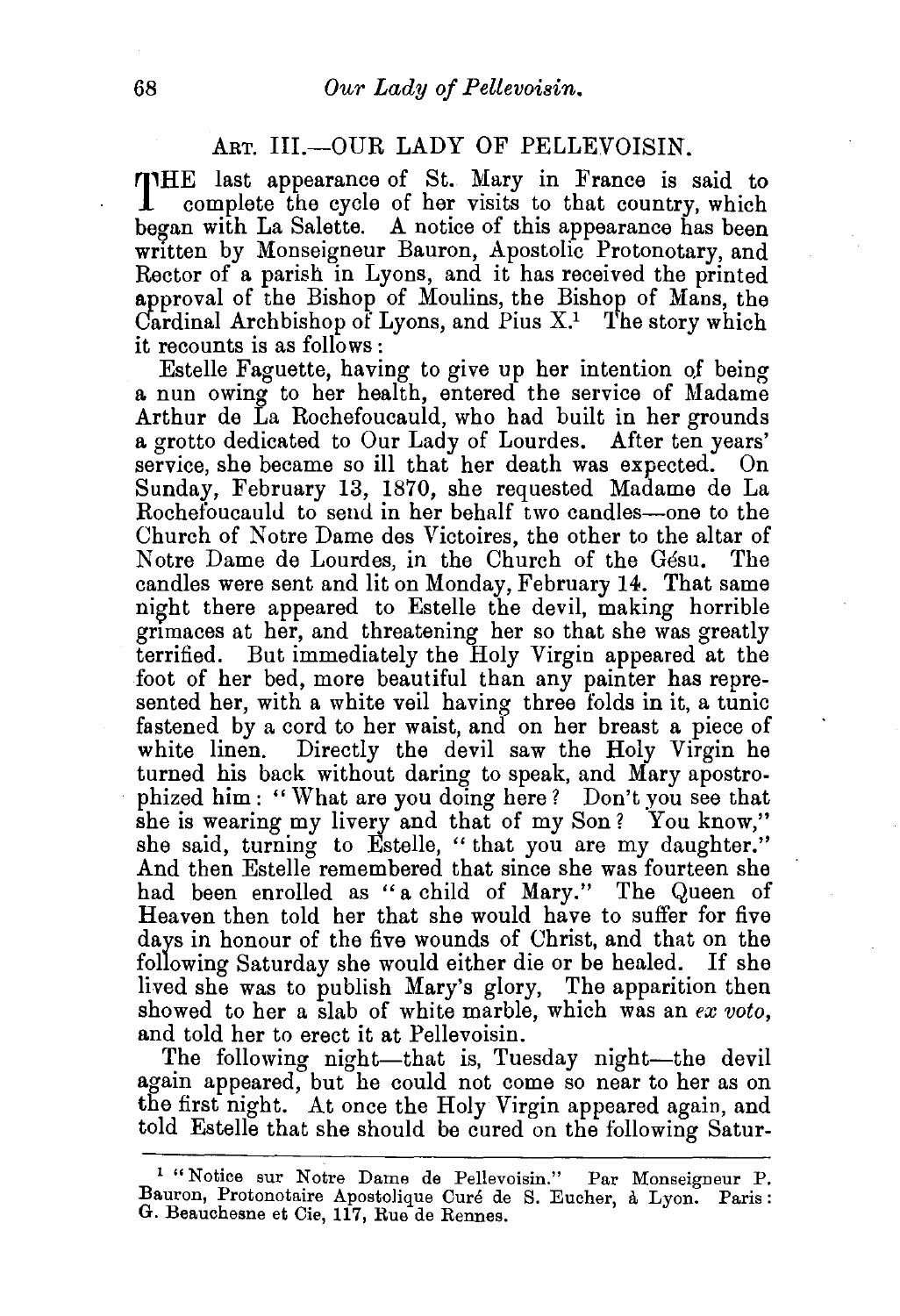day, after which she was to publish her glory. On Wednesday night the devil was so far off that she could only see his gestures of rage. The Holy Virgin at once appeared, and said to Estelle: "I am altogether merciful, and I am the mistress of my Son. Your good actions and fervent prayers and a letter that you wrote to me last September have touched my motherly heart. I showed your letter to my Son. Be faithful and publish my glory." On Thursday night the devil was hardly visible. The Holy Virgin again appeared, and repeated the words : " I am altogether merciful, and the mistress of my Son. I desire that you publish my glory." On Friday night there was no devil, but Mary exhibited the slab of marble, which now had an inscription on it, written by herself, declaring that Estelle had invoked Mary, and that she had obtained her cure. Again Mary desired her to "publish her glory," and disappeared at half-past twelve. The following day, Saturday, Estelle wrote a prayer of thanksgiving to St. Mary, and was altogether cured of her illness.

After Estelle's cure the apparitions ceased for eight months. Then St. Mary returned as Estelle was kneeling at ten o'clock in the evening and reading a pious book. Never had human eye seen anything so ravishing. Her robe was as white as the priest's alb ; round her waist was a cord, the ends of which reached her feet; her arms were hanging by her sides, and from her hands there fell, as it were, drops of parti-coloured rain. Looking at Estelle, she said: "Patience; you will have suffering, but I am there; I will come back." The next night she appeared again at one o'clock, and this time she had a garland of roses round her, white, red, and yellow, some full-blown and some in bud, exhaling a delicious perfume. Addessing Estelle, she said: "You have already published my glory; continue to do so. My Son's heart has so much love for mine that He cannot refuse my demands. I am come particularly for the conversion of sinners." At the same time she brought a quantity of blank writing-paper which, Monseigneur Bauron explains, was for the encouragement of the "good press" in writing about the Holy Virgin. The next night, July 3, 1876, she reappeared, telling Estelle that it was for the purpose of "concluding the festival." Estelle asked what festival, for she did not know that on that day there had been a great gathering at Lourdes of thirty-six Archbishops and Bishops, and vast crowds from all parts of the world, to exalt the glory of the Immaculate Virgin, at which Cardinal Guibert placed the crown of her universal royalty upon her brow.

After three months Mary appeared again, and took the little piece of white linen which she was wearing on her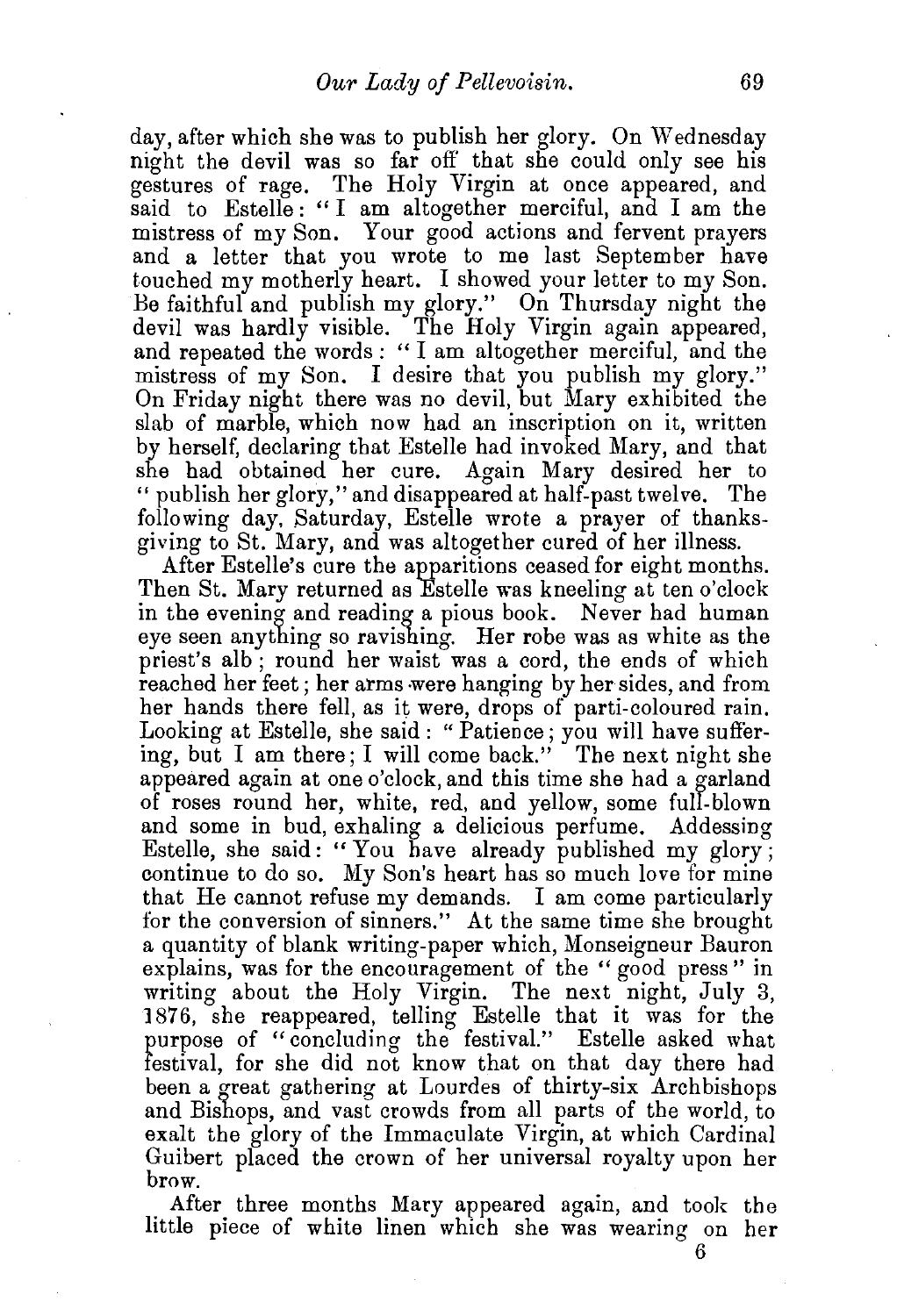breast, and showed that it had upon it a red-coloured heart, from which bright flames were springing, and above it a cross surrounded by a crown of thorns, the heart gaping from a wound with a lance, and drops of blood and water falling from it. This Estelle recognised as the scapular of the Sacred Heart; and the Holy Virgin announced: "I love this devotion." After a pause she added : "This is the place in which I will be honoured." "Here," says Monseigneur Bauron, "was the end and object of all these apparitions-" namely, the revelation of the scapular of the Sacred Heart and the superiority of Pellevoisin to La Salette, Lourdes, and Pontmain, Pellevoisin having become "the porch of heaven."

But the apparitions did not yet cease. The next day the Holy Virgin appeared again to show how the scapular was to be worn-namely, on the breast, as she had worn it. Five days later she appeared again, and sadly exclaimed: " What have I not done for France? How often I have warned her, and yet she refuses to hear! I cannot hold back the arm of my "Son any more; France shall suffer !" On the next occasion the Holy Virgin said nothing, but Estelle noticed that a statue of Notre Dame de Lourdes which stood on her mantelpiece disappeared during the presence of the Mother of God, just as if they were identified the one with the other, and reappeared when she went away. And this took place during each of the apparitions that followed. On the next occasion the celestial visitant assured Estelle that she had chosen her, and she covered the scapular of the Sacred Heart which was on her breast with her hands, in order to show how she loved and protected it. By the time of the next appearance Estelle had made a scapular like that which had been shown her. The Holy Virgin smiled, and desired her to make many more on the same model. At the last appearance, which took place on December 8, 1876, the Holy Virgin desired Estelle to remember her words, as she would see her no more; but she would always be near her, though invisible. Estelle was frightened by seeing on the left of the Virgin a crowd of strange shapes threatening her with gestures full of rage. Mary told her that she had nothing to fear, and offering her the scapular to kiss, desired her to go to the Bishop and show him the copy which she had made, and tell him to help her in every way in his power; for there was nothing more pleasing to her than seeing her children in this dress, and she would pour out graces on all who wore it, or who helped in propagating it. The Archbishop of Bourges at once established a *confrerie* in honour of Our Lady of Pellevoisin, under the title of the AU-Merciful Mother ; the members were to wear a scapular with the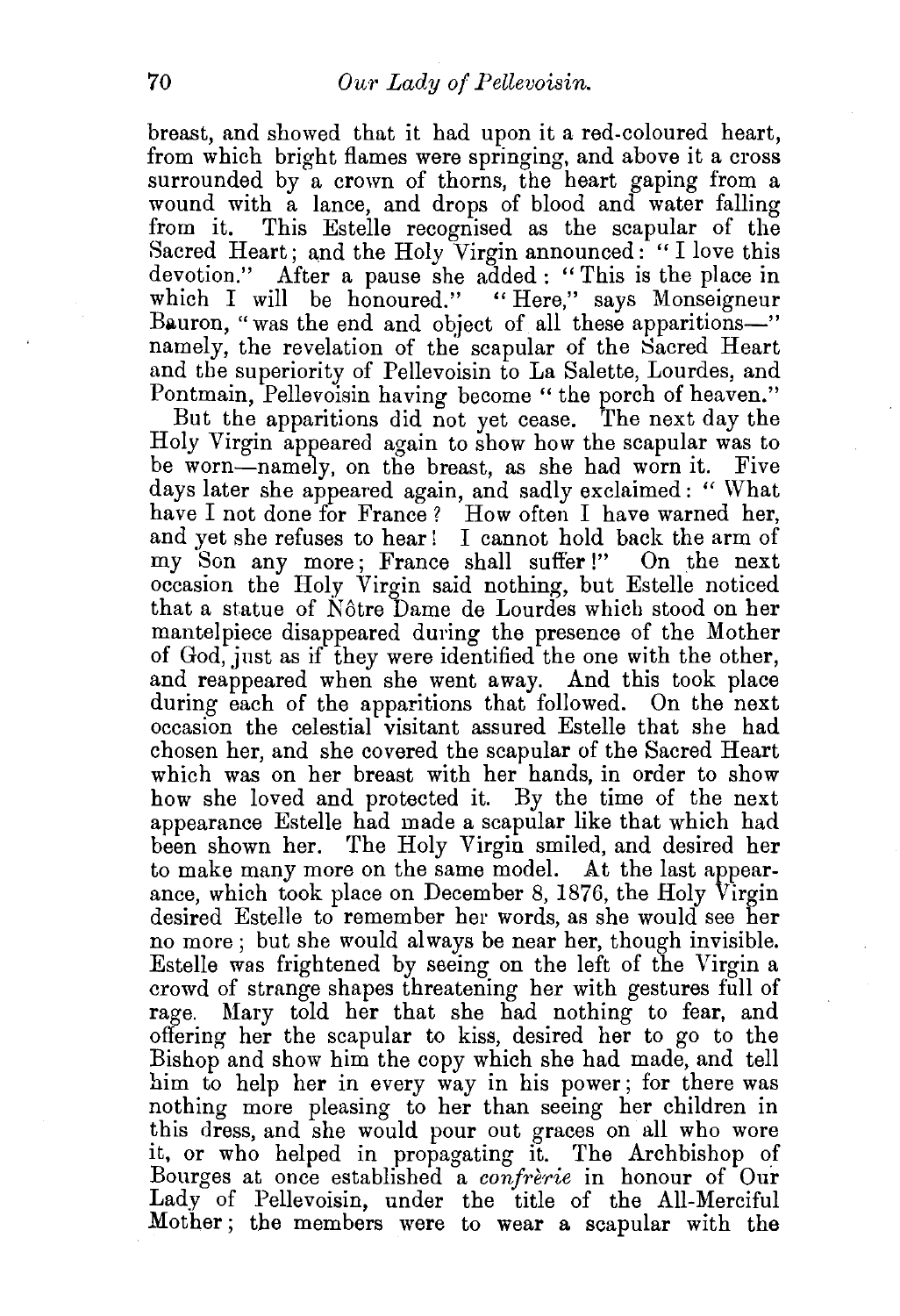Sacred Heart on one side and Our Lady of Pellevoisin on the other. The usual indulgences were attached and afterwards enlarged by Leo XIII., who raised the *confrerie* to the rank of an *archi-confrerie,* and at the same time gave a plenary indulgence to all who made a pilgrimage to Pellevoisin on September 9, on which day the scapular had been revealed to Estelle ; and at a later date it was arranged that by means of the scapular fifteen plenary indulgences might be obtained, as well as an indefinite number of indulgences for seven years, and for two hundred days, and for sixty days. The number of persons wearing the scapular is now 1,200,000.

The reasons of these alleged appearances are not hard te discover. They are: (1) religious,  $(2)$  political,  $(3)$  local, and, in the present case, (4) ritual.

1. The Church of France, having lost its hold on almost the whole of the nation, is pitifully anxious to confirm the faith of those who do still call themselves "practising" Christians. The most popular objects of worship among them at the present time are St. Mary and the Sacred Heart of Jesus. It is supposed that tales of the appearance of St. Mary in different parts of the country will strengthen the people's trust in her, and serve to revive a decaying religion. After St. Mary, the next most popular object is the Sacred Heart, which does not mean the love and tenderness of Christ, but the physical organ of the body, the worship of which was introduced by a nun named Margaret Alacoque at Parayle-Monial about 200 years ago. The alleged appearances of St. Mary, including those at Pellevoisin, are calculated to encourage both of these popular devotions.

2. Monseigneur Bauron does not conceal the political purpose of the new apparition. Estelle, in her sickness, be says, is a striking image of France, which, " with the light of the Catholic faith, has lost its freedom of worship, its members being paralyzed by unjust laws, and condemned to famine or exile; but," he continues, "the Virgin will come to recover from Satan the nation of the Franks, which is consecrated to her. and has belonged to her Son since the baptism of Clovis, and is the kingdom of Mary, of whose glory it is bound to remain the zealous apostle, and to build her temples" (p. 50).

Again : " What honour for our country ! how great desire is shown on the part of the Divine Mother to snatch it out of impious hands which are ruining and degrading it! ... The chastisements announced are multiplying under our eyes, and take all sorts of forms-loss of fortune, diminution of public credit and of national influence, disorganization of families, corruption of manners, impoverishment of blood, diminution of birth-rate, abasement of character, hatred of  $6-2$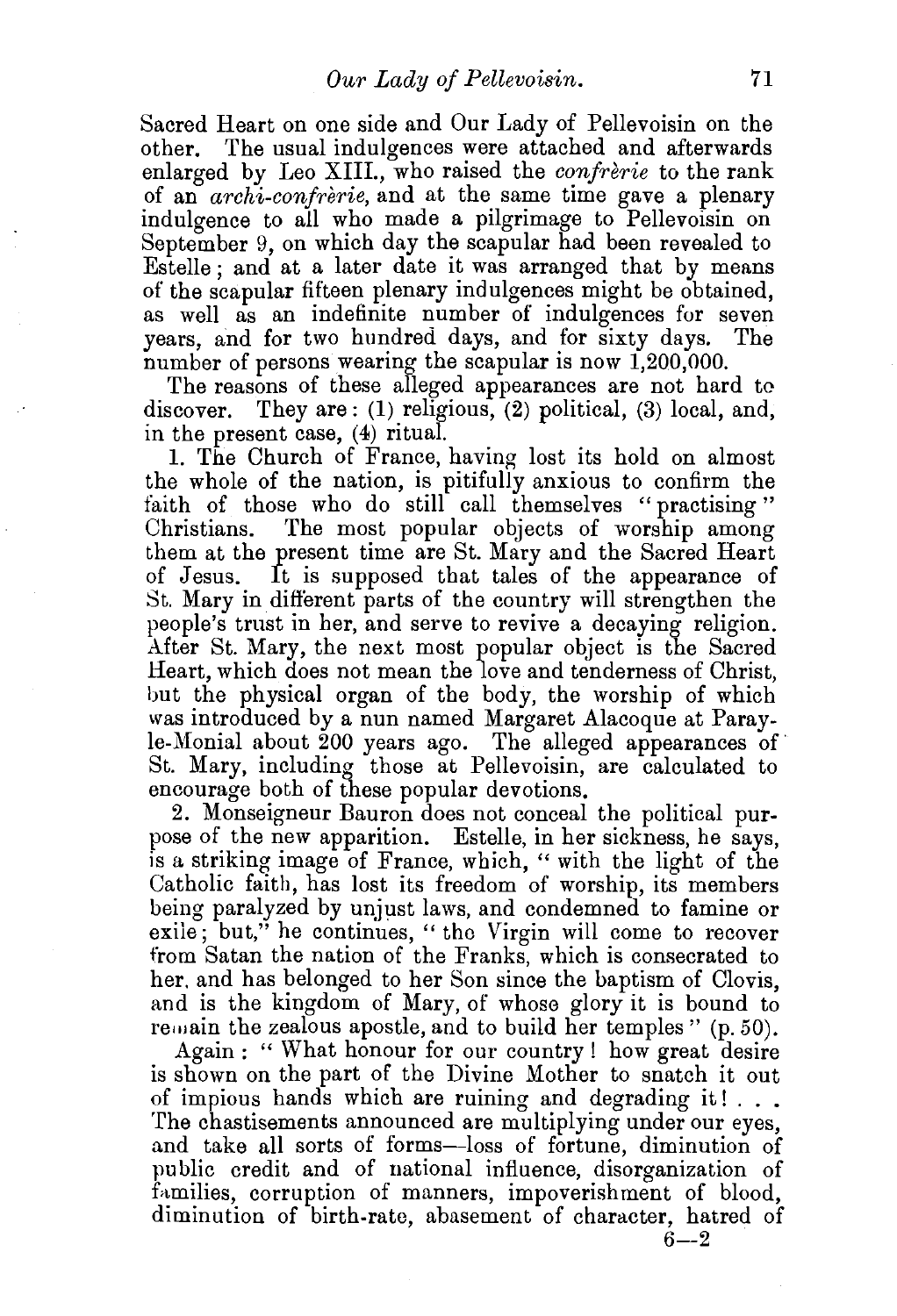classes, religious ignorance, degradation of souls, etc. France will suffer, and is suffering already, on account of her resistance to the warnings of Heaven and her obstinacy in not listening to her Queen and Protectress. We must have courage and confidence, because Mary will bring us back our better times" (p. 92).

"The apparitions of the Holy Virgin at Pellevoisin have for their object the social restoration of France in its providential mission, and also the salvation of souls. . . . Mary makes herself the Apostle of the Sacred Heart and the missionary for the conversion of France. . . . Mary declares herself all-powerful with God and merciful to sinners. To obtain her protection and favours it is enough to make appeal to her Immaculate Conception and her title of Mother. Alone she will deliver us from the serpent which embraces the world with its folds, whose head is raised in the territory of France.

... That the devil is reigning over a part of France is a fact which strikes the eyes. Now Mary wants to recover possession of her kingdom, to convert. her people, and to bring them back to  $\text{God.}$  From 1830 to 1850 France has perhaps been more impious than ever; she blasphemes, she turns religion into ridicule, she does not observe the Sunday rest nor abstinence on the appointed days, and she makes war on the Church. Who shall warn her of the peril that she runs? Who shall deliver her from the spirit of Satan, which animates her, and inspires her with the spirit of the Gospel? This is the mission which Mary deigns to take upon herself" (p. 166).

After La Salette and I.ourdes France was pardoned ; she became again the well-loved daughter, but she has to expiate the faults from which her Protectress has obtained her absolution. She is defeated; her territory is invaded. The Government, faithless to its mission, falls. There is disorder, pain, anguish, anarchy, degradation, revolt. How much it costs not to have followed the counsels of the Virgin of La Salette and Lourdes ! At last a flag embroidered with the Heart of Jesus is bathed in the blood of the Zouaves at Patay. "Thus the anger of Jesus was turned aside, and Mary makes haste to tell us of it.... Thanks to the supernatural intervention of the Immaculate Virgin, France returns to God. She has lifted her eyes to her Patroness and Advocate. With the miraculous medal, she has rested her hopes in the power of her Protectress. . . . France has not altogether made answer to these appeals of the Holy Virgin. She remains under the domination of Satan and of the Masonic lodges, and cares little to please God, whose very name she repudiates....<br>Official France is not in conformity with the soul of the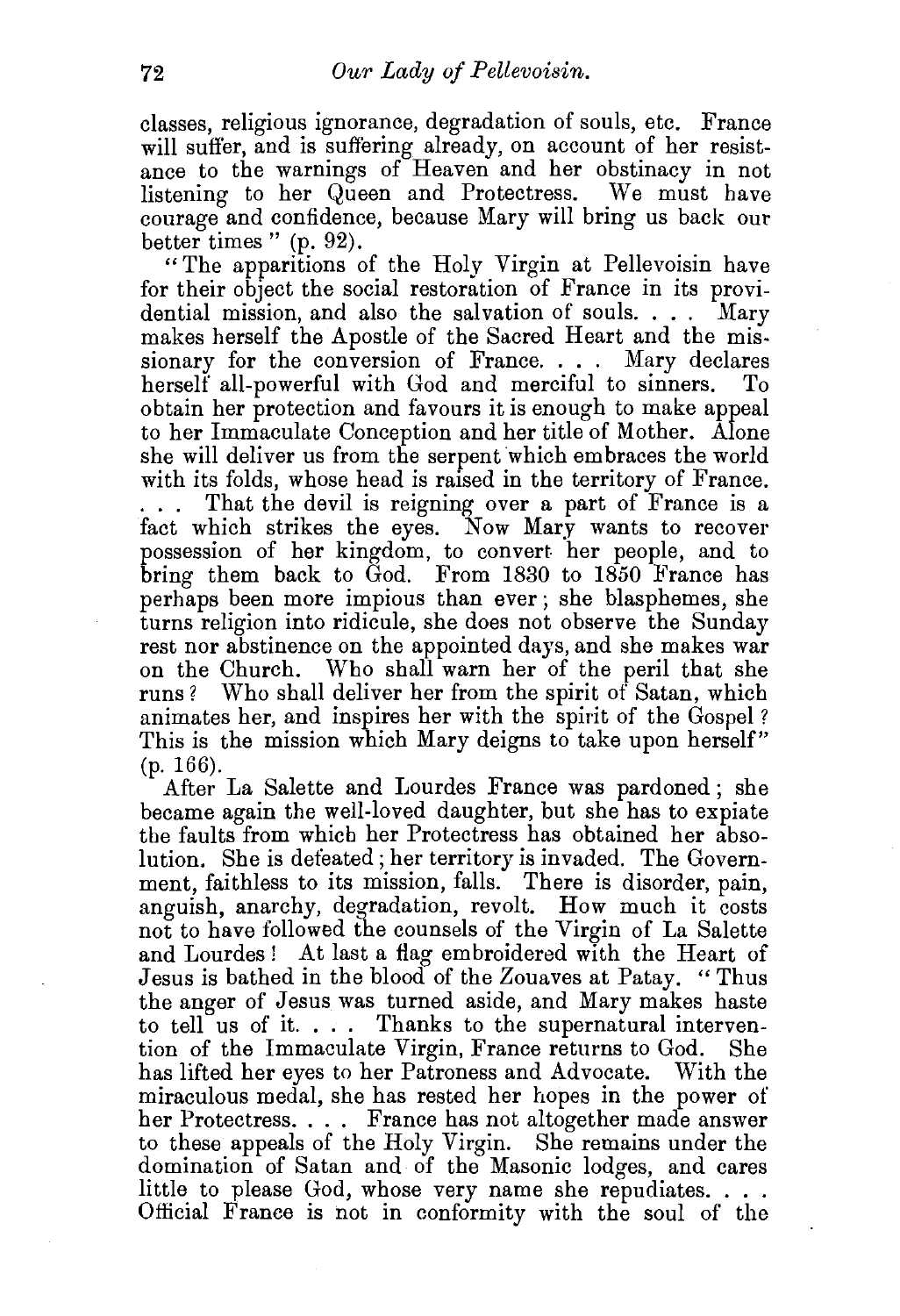nation. Amid the social struggle it is easy to distinguish the supernatural action of Mary, who is gradually crushing the infernal power of her enemy. . . . The enemy is watching at the death-bed of France, whose members and powers it has paralyzed. Mary shows herself at Pellevoisin. ' What are you doing here?' she says to Satan. The devil is driven out by the Immaculate Virgin. Grateful, like Estelle, France runs to kneel at Montmartre, at Paray, at Lourdes, at Pellevoisin, and she publishes to the universe the love of the Sacred Heart and the glory of Mary, her Protectress and Queen" (p.175).

" This is the ineffable mystery of Pellevoisin : France, being forgiven, will be delivered, thanks to Mary, from the domination of Masons and Jews which Satan has spread over her territory. She will still have to suffer, but it depends on us to shorten the length of her trial by prayer and confidence in our Mother. After her trial France will recover her place at the head of the nations, and her *role* of Soldier of God and Knight of Mary. More brilliant and braver than ever, she will spread throughout the whole earth the devotion to the Sacred Heart, and will receive from the Immaculate Virgin an invisible assistance, which will render her victorious over the obstacles which the devil will still seek to raise against her" (p. 178).

3. The third cause for the different appearances appears to be jealousy, which one place not unnaturally feels in respect to another when it sees the spiritual importance and the material advantages secured by it ; *e.g.,* by Lourdes, as they had previously been enjoyed in a less degree by La Salette, as the result of Mary's apparition. "Safety," cries Monseigneur Bauron, " will come from Pellevoisin, and yet the eyes of France are not turned towards it!" (p. 93). "Pellevoisin is the complement of Paray-le-Monial" (p. 137). "Mary makes the tour of her kingdom in her apparitions. She showed herself in the capital, on the south-east at La Salette, in the south-west at Lourdes, on the north-west at Pontmain. Now at last she appears, as a Queen, in the centre of her kingdom, which has never been defiled by the foot of a stranger. . . . Pellevoisin closes in a magnificent way the series of the miraculous manifestations of the Immaculate Virgin. Pellevoisin realizes the Divine plan. Above all places, Mary will be honoured at Pellevoisin. Small as is the village, *there* shall be sung the hymn of triumph and of thankfulness" (p. 180).

Monseigneur Bauron does not fail to advertise the ease with which Pellevoisin may be approached by pilgrims. In 1878 Monseigneur Coullie, Bishop of Sidon, had been obliged to hire a carriage and travel for five hours over a desolate